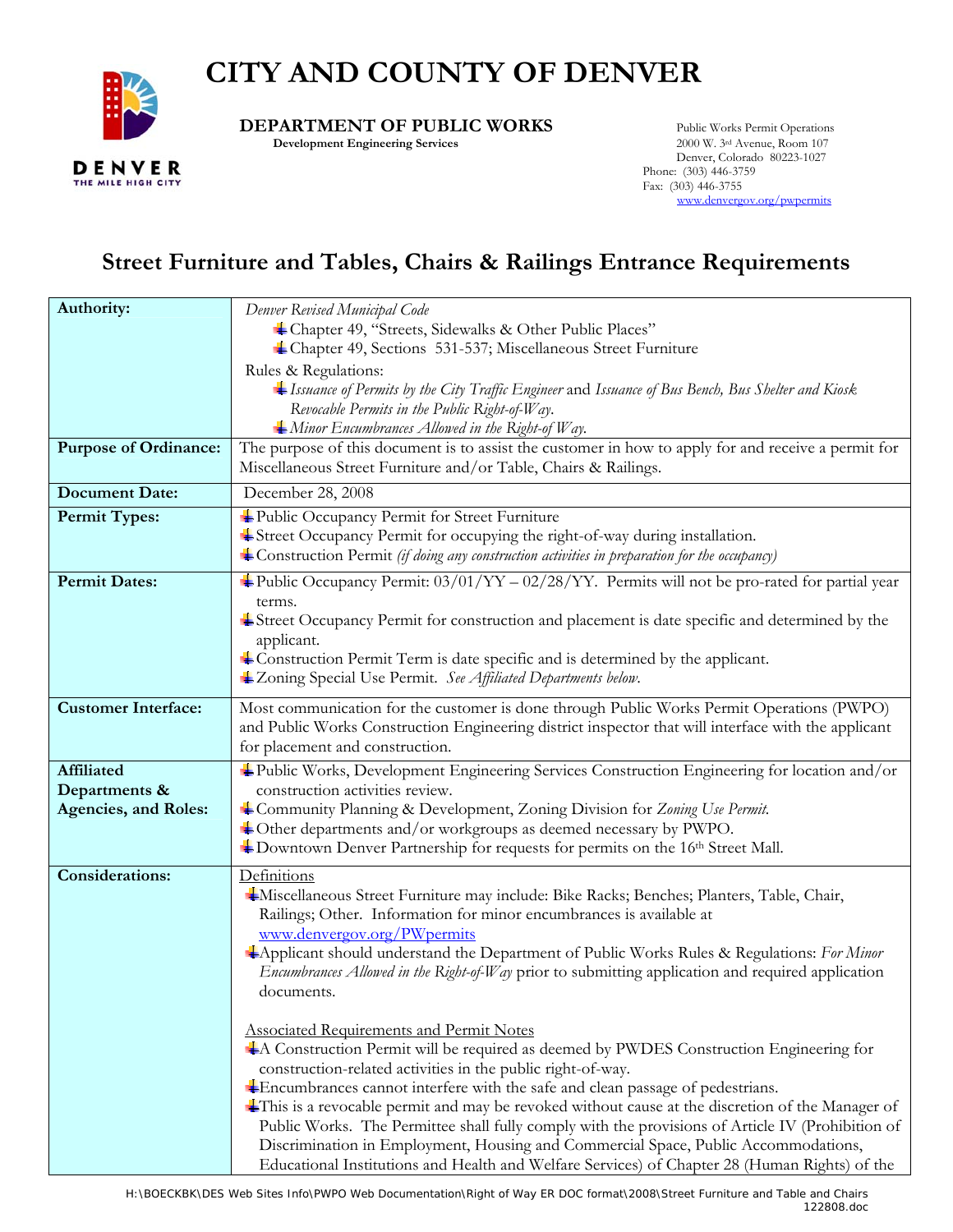|                             | Revised Municipal Code of the City and County of Denver. The failure or refusal to comply<br>with any provision of this Ordinance shall be a basis for revocation of this permit.                                                                                                                                                                                                                                                                                                                                                                                                                                                                                                                                                                                                                                                                                                                                                                                                                                                                                                                                                                                                                                 |
|-----------------------------|-------------------------------------------------------------------------------------------------------------------------------------------------------------------------------------------------------------------------------------------------------------------------------------------------------------------------------------------------------------------------------------------------------------------------------------------------------------------------------------------------------------------------------------------------------------------------------------------------------------------------------------------------------------------------------------------------------------------------------------------------------------------------------------------------------------------------------------------------------------------------------------------------------------------------------------------------------------------------------------------------------------------------------------------------------------------------------------------------------------------------------------------------------------------------------------------------------------------|
|                             | Permittee shall assume full responsibility for any and all damages incurred to Utility Company<br>facilities due to activities authorized by the permit. For the purposes of this permit, "Utilities"<br>or "Utility Company" refers to any company, government entity, or agency that has legally<br>installed utility facilities within the right-of-way. Utility Companies include, but are not limited<br>to, Wastewater Management Division, Denver Water Department, Xcel Energy, Comcast<br>Corporation, Metro Wastewater Reclamation District and Qwest Corporation. Any and all<br>replacement or repair of Utility Company facilities attributed to the work shall be made by the<br>respective Utility Company at the sole expense of the Permittee. In the event Permittee's<br>facilities are damaged or destroyed due to the Utility Company's repair, replacement and/or<br>operation of its facilities, repairs will be made by the Permittee at its sole expense. Costs, if any,<br>for the removal, relocation, replacement or rearrangement of Utility Company facilities shall be<br>borne by the requestor. Existing telephone facilities shall not be utilized, obstructed or<br>disturbed. |
|                             | Some limitations are:<br>No miscellaneous street furniture may be mounted or attached to any privately owned street<br>furniture or utility pole without written permission.<br>Railings must be attached to the sidewalk at the existing grade. No changes to the existing grade of<br>the sidewalk will be allowed under the terms of this permit.                                                                                                                                                                                                                                                                                                                                                                                                                                                                                                                                                                                                                                                                                                                                                                                                                                                              |
|                             | Maintenance and Repair:<br>Permittee shall maintain all miscellaneous street furniture in a safe and clean condition at all times.<br>Damaged or disfigured miscellaneous street furniture shall be repaired or replaced immediately<br>upon notification or discovery of such damage or disfigurement.                                                                                                                                                                                                                                                                                                                                                                                                                                                                                                                                                                                                                                                                                                                                                                                                                                                                                                           |
|                             | Tables, Chairs, Railings:                                                                                                                                                                                                                                                                                                                                                                                                                                                                                                                                                                                                                                                                                                                                                                                                                                                                                                                                                                                                                                                                                                                                                                                         |
|                             | The installation of any railing or replacement of railings will be done in accordance with the semi-<br>permanent railing specifications as described by Public Works, DES Construction Inspection. See<br>Attachment 2 to this document for guidelines.                                                                                                                                                                                                                                                                                                                                                                                                                                                                                                                                                                                                                                                                                                                                                                                                                                                                                                                                                          |
|                             | Access, railings, door and gate hardware will comply with the American Disabilities Act Standards.<br>If the sidewalk is 21 feet wide or greater a minimum of 8 feet of clear sidewalk must be provided. If<br>less than 21 feet a minimum of 5 feet of clear sidewalk must be provided.                                                                                                                                                                                                                                                                                                                                                                                                                                                                                                                                                                                                                                                                                                                                                                                                                                                                                                                          |
| <b>Application Process:</b> | The Property Owner and/or Agent for the Owner must submit an application letter to Public<br>Works Permit Operations.                                                                                                                                                                                                                                                                                                                                                                                                                                                                                                                                                                                                                                                                                                                                                                                                                                                                                                                                                                                                                                                                                             |
|                             | $\triangleq$ The application letter <b>must</b> include the following information:                                                                                                                                                                                                                                                                                                                                                                                                                                                                                                                                                                                                                                                                                                                                                                                                                                                                                                                                                                                                                                                                                                                                |
|                             | The Property Owner and Agent for the Owner's name, address, telephone<br>O<br>number, fax number, and e-mail address.                                                                                                                                                                                                                                                                                                                                                                                                                                                                                                                                                                                                                                                                                                                                                                                                                                                                                                                                                                                                                                                                                             |
|                             | An itemized list of each item to be covered in the Permit.<br>$\circ$                                                                                                                                                                                                                                                                                                                                                                                                                                                                                                                                                                                                                                                                                                                                                                                                                                                                                                                                                                                                                                                                                                                                             |
|                             | An explanation of why the public right-of-way must be utilized to accomplish the<br>O<br>proposed project.                                                                                                                                                                                                                                                                                                                                                                                                                                                                                                                                                                                                                                                                                                                                                                                                                                                                                                                                                                                                                                                                                                        |
|                             | $\pm$ A site plan showing property line(s), building line and/or curb flow lines as well as showing<br>all dimensions and the square footage of the encumbrance. See Attachment 1 to this document<br>which is a sample Site Plan example that can be used for submission.                                                                                                                                                                                                                                                                                                                                                                                                                                                                                                                                                                                                                                                                                                                                                                                                                                                                                                                                        |
|                             | A dimensioned site plan which shows the height, width and length of each item with ties to<br>the building lines, the property line(s) and/or curb flow lines, including vertical clearances of<br>all items occupying the encumbrance. This site plan should be as detailed as possible.                                                                                                                                                                                                                                                                                                                                                                                                                                                                                                                                                                                                                                                                                                                                                                                                                                                                                                                         |
|                             | A copy of the Community Planning & Development Zoning Administration Application for<br>Use Permit. This is required whether Zoning has approved or denied the Use Permit.                                                                                                                                                                                                                                                                                                                                                                                                                                                                                                                                                                                                                                                                                                                                                                                                                                                                                                                                                                                                                                        |
|                             | $\pm$ The initial processing fee, as detailed in the Fees section of this document.                                                                                                                                                                                                                                                                                                                                                                                                                                                                                                                                                                                                                                                                                                                                                                                                                                                                                                                                                                                                                                                                                                                               |
|                             |                                                                                                                                                                                                                                                                                                                                                                                                                                                                                                                                                                                                                                                                                                                                                                                                                                                                                                                                                                                                                                                                                                                                                                                                                   |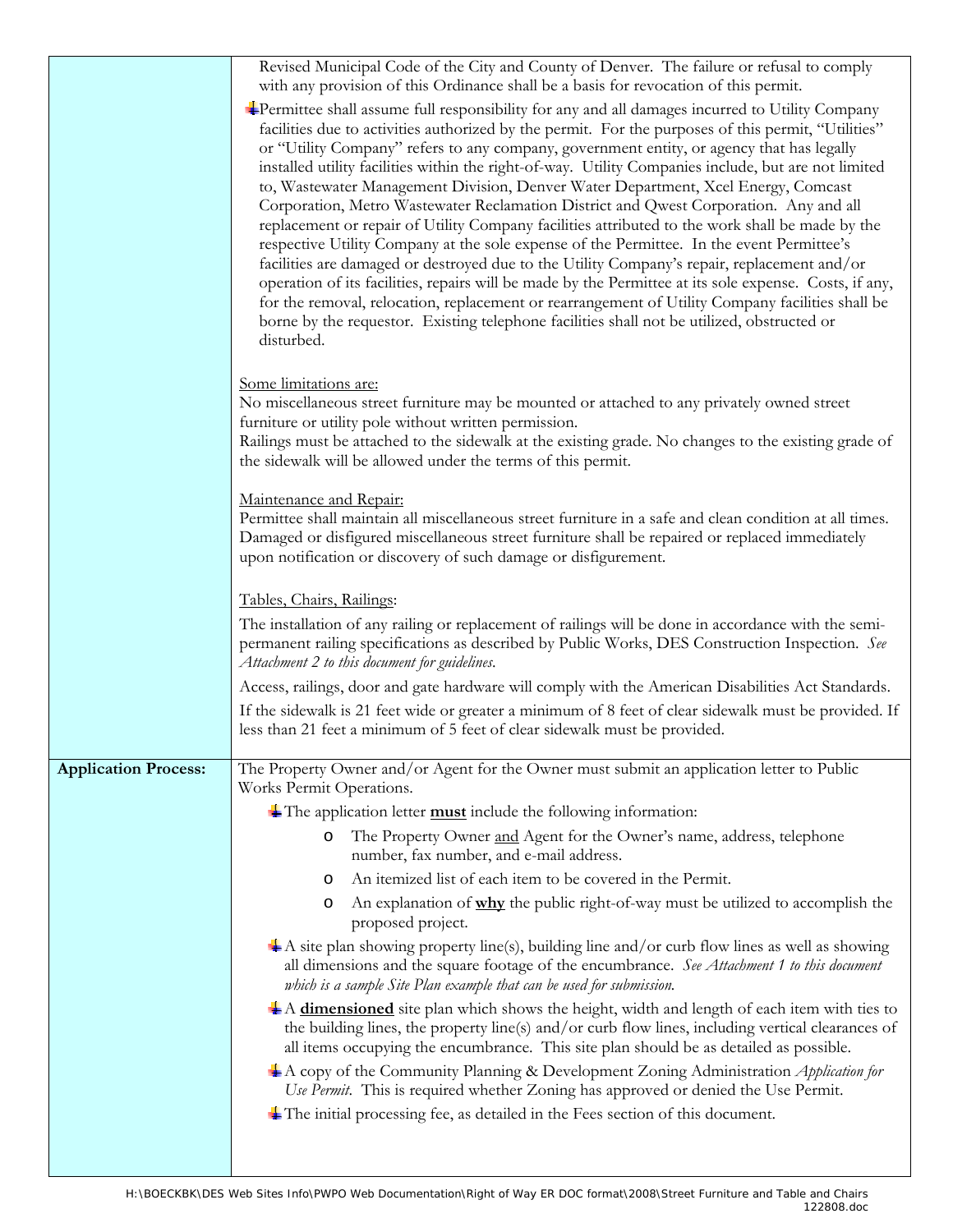|                              | On the 16th Street Mall:                                                                                                                                                                                                                                                                                                                                                                                                                                                                                                                                                                 |
|------------------------------|------------------------------------------------------------------------------------------------------------------------------------------------------------------------------------------------------------------------------------------------------------------------------------------------------------------------------------------------------------------------------------------------------------------------------------------------------------------------------------------------------------------------------------------------------------------------------------------|
|                              | $\frac{1}{2}$ Requests for permits for businesses on the 16th Street Mall should be made to the<br>Department of Public Works through the Downtown Denver Partnership Business<br>Improvement District (DDPBID). If the application is approved, Public Works Permit<br>Operations will issue a Sidewalk Café permit and distribute it to the applicant via the<br>DDPBID. Fees for these permits are listed in the Rules & Regulations: For Vending On the<br>16th Street Pedestrian and Transit Mall available at<br>http://www.denvergov.org/admin/template3/forms/16thstmallvend.pdf |
| <b>Approval Process:</b>     | Please allow at least 5 working days for permit review process for initial applications.<br>A copy of the Certificate of Insurance is required to obtain the Public Occupancy Permit prior<br>to issuance.                                                                                                                                                                                                                                                                                                                                                                               |
|                              | *Renewals of current permits generally can be done on a walk-thru basis. (Some exceptions<br>apply)                                                                                                                                                                                                                                                                                                                                                                                                                                                                                      |
| Certificate of<br>Insurance: | Pursuant to Chapter 49 of the Denver Revised Municipal Code, Section 49-357 and/or Section 49-<br>463, Permittee must maintain insurance in force consistent with the requirements of the code for<br>the term of this Permit.                                                                                                                                                                                                                                                                                                                                                           |
|                              | An insurance policy shall naming the City and County of Denver Manager of Public Works, as an<br>Additional Insured, with minimum limits of coverage of \$250,000/\$500,000 for bodily injury and<br>\$10,000 for property damage, naming the location/address of the encroachment on public property<br>for which permit is issued. (or the Physical address) The insurance certificate must be maintained<br>as stated on the permit. Non-compliance will render the permit void susceptible to permit<br>revocation and the aforesaid encroachment(s) shall forthwith be removed.     |
| Fees:                        | $\pm$ \$150.00<br>Initial Processing Fee (non-refundable)                                                                                                                                                                                                                                                                                                                                                                                                                                                                                                                                |
|                              | $\pm$ \$100.00<br>Annual Fee per location                                                                                                                                                                                                                                                                                                                                                                                                                                                                                                                                                |
|                              | Construction permit fees as determined by PWDES Construction Engineering based on the<br>current Schedule of Fees. Fees are subject to change and are available on our website<br>www.denvergov.org/des                                                                                                                                                                                                                                                                                                                                                                                  |
|                              | Checks or Money Orders must be made payable to Manager of Revenue.                                                                                                                                                                                                                                                                                                                                                                                                                                                                                                                       |
|                              |                                                                                                                                                                                                                                                                                                                                                                                                                                                                                                                                                                                          |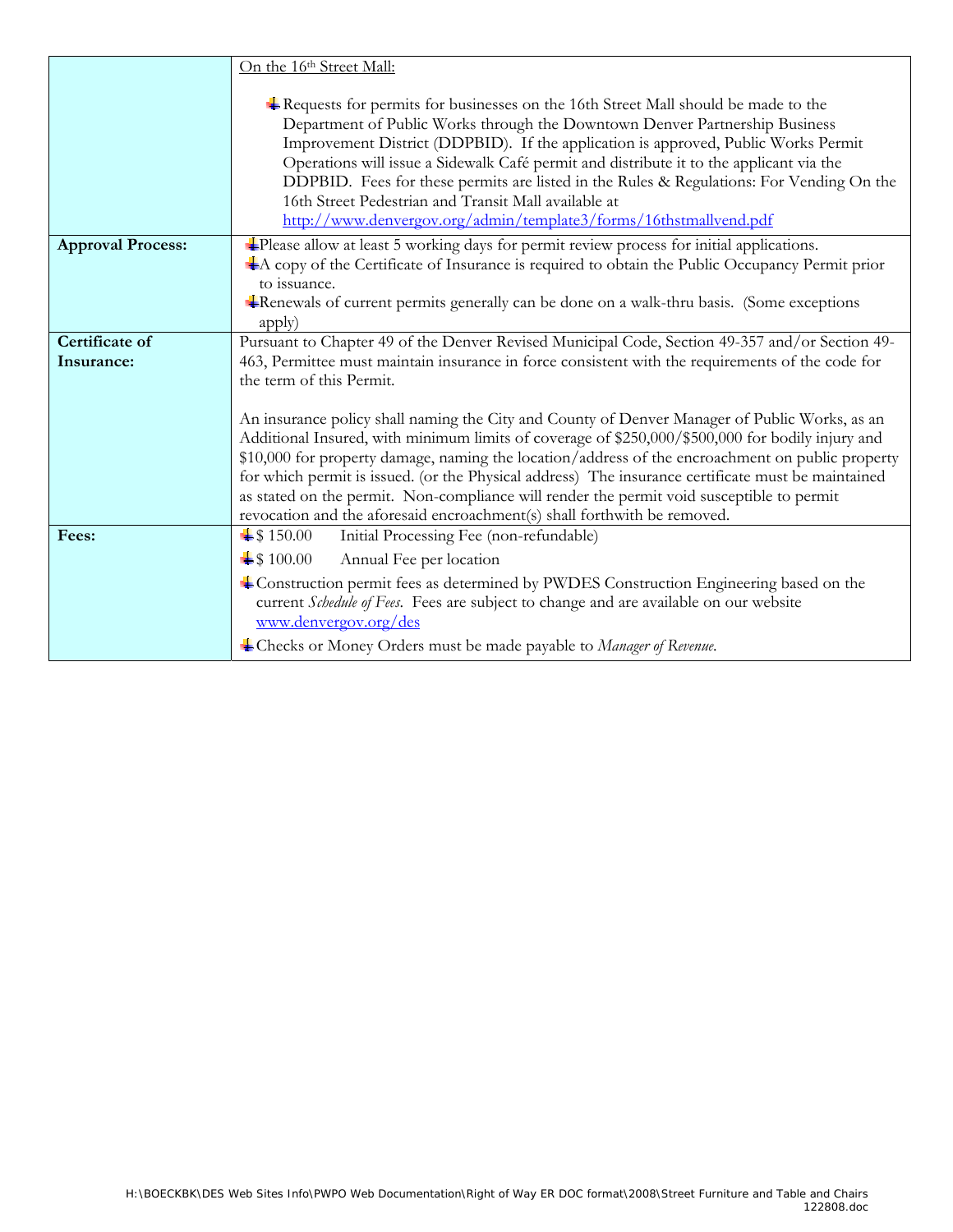**Attachment 1 to** *Street Furniture and Tables, Chairs & Railings Entrance Requirements***: Sample Site Plan to be used to accompany application letter**